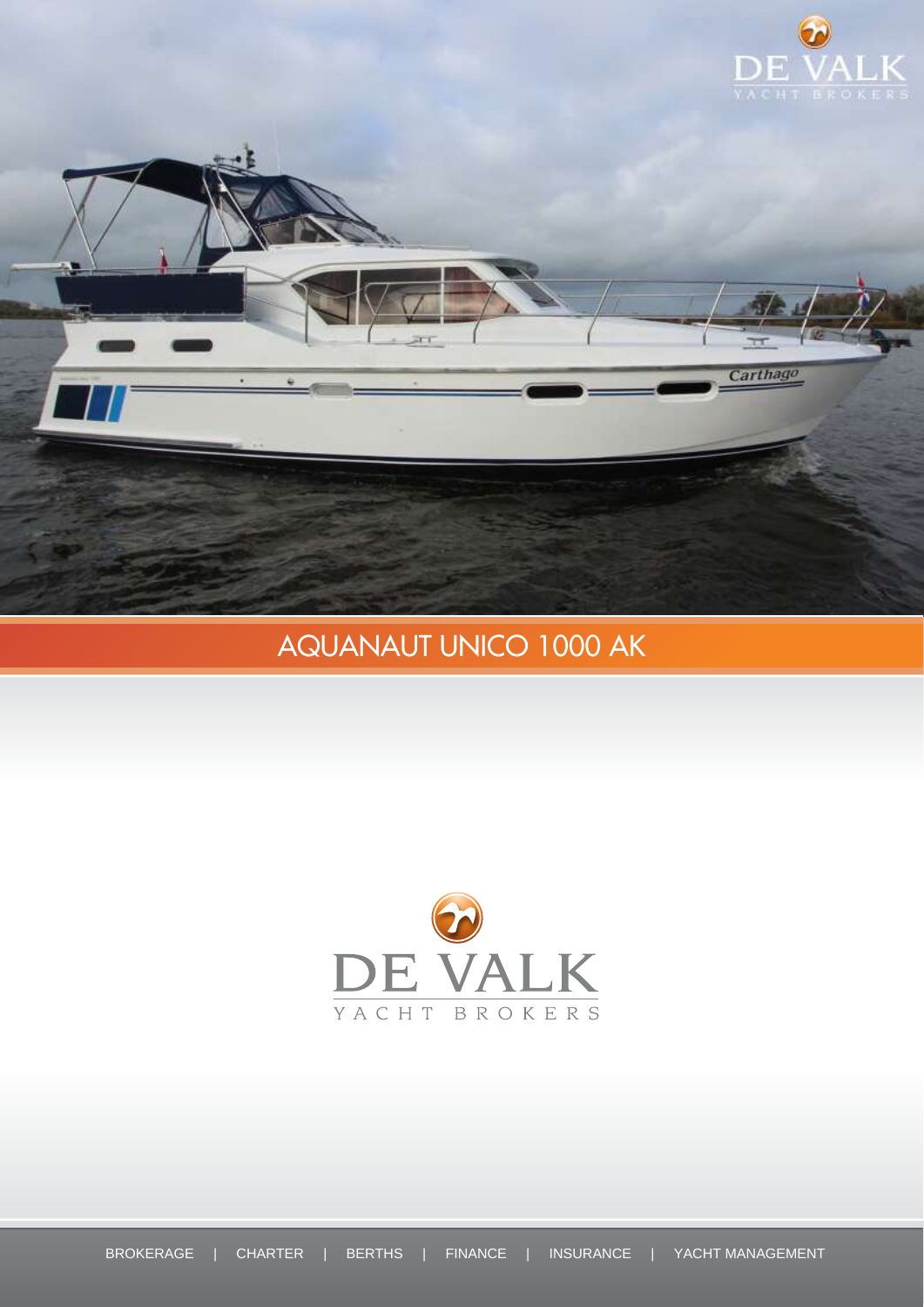#### **BROKER'S COMMENTS**

''This Aquanaut Unico 1000 is built in 1997 bij Aquanaut Yachting in Sneek, a well-known shipyard in steel yacht building. The Aquanaut Unico 1000 is a beautiful motoryacht with a french berth and a round seat which can be converted into a double berth. This is a yacht that is very manoeuverable and extremely suitable for inland waters and French canals.''

### **SPECIFICATIONS**

| <b>Dimensions</b> | $10,50 \times 3,55 \times 1,00 \ (m)$ | <b>Builder</b> | <b>Aguanaut Yachting Sneek</b> |
|-------------------|---------------------------------------|----------------|--------------------------------|
| <b>Built</b>      | 1997                                  | Cabins         | 1                              |
| <b>Material</b>   | <b>Steel</b>                          | <b>Berths</b>  | 4                              |
| Engine(s)         | 1 x Yanmar 4JH2-UTE diesel            | Hp/Kw          | 100 (hp), 73,5 (kw)            |
|                   | <b>SOLD</b>                           | Lying          | at sales office                |
|                   |                                       |                |                                |

### **CONTACT**

| Sales office   | De Valk Sneek   | <b>Telephone</b> | +31 515 42 80 30     |
|----------------|-----------------|------------------|----------------------|
| <b>Address</b> | Zwolsmanweg 7   | <b>Fax</b>       | +31 (0) 515 42 80 39 |
|                | 8606 KC Sneek   | E-mail           | sneek@devalk.nl      |
|                | The Netherlands |                  |                      |

#### **DISCLAIMER**

These particulars are given in good faith as supplied but cannot be guaranteed and cannot be used for contracts.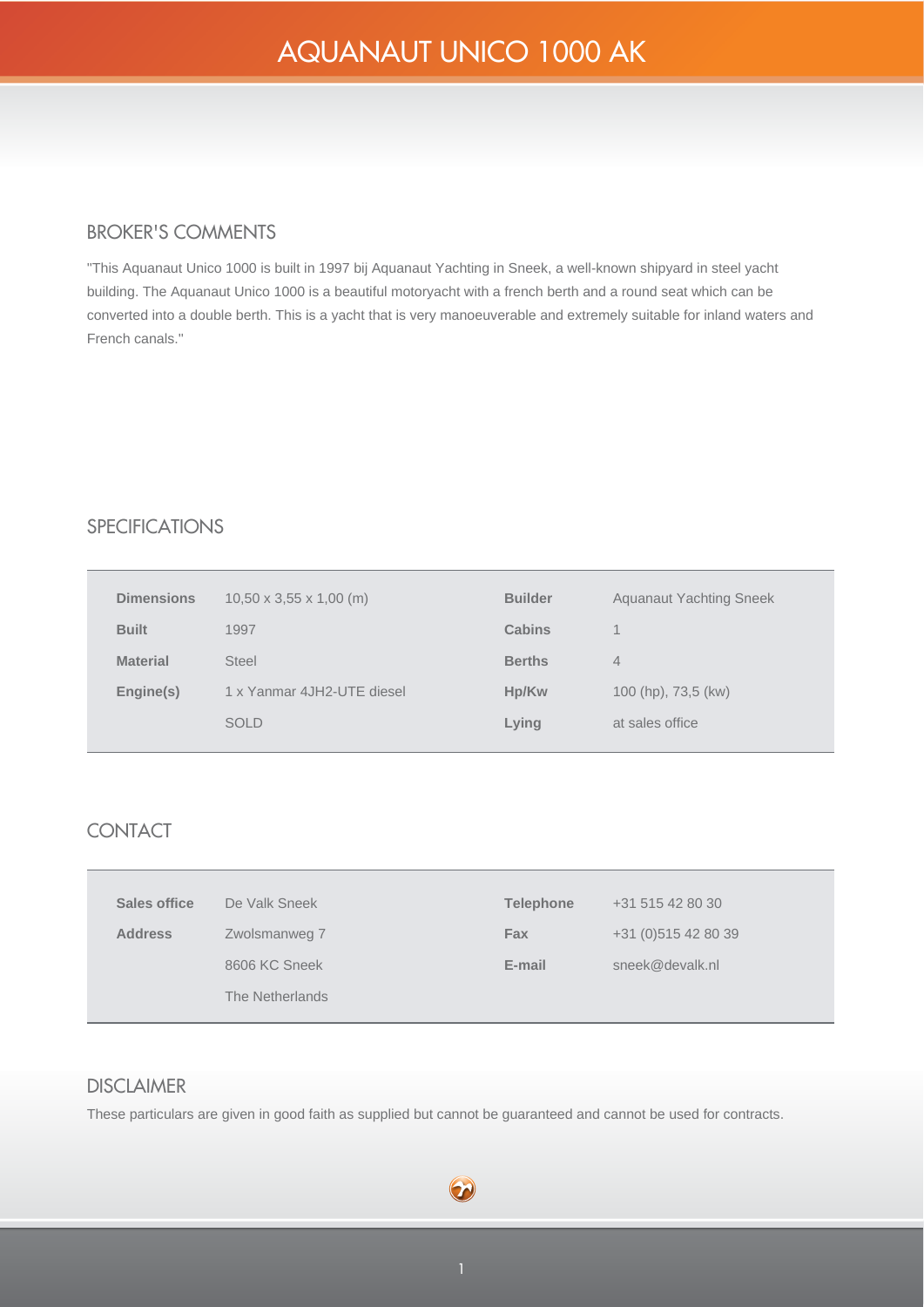### **GENERAL**

**Model AQUANAUT UNICO 1000 AK Type motor yacht LOA (m) 10,50 Beam (m) 3,55 Draft (m) 1,00 Air draft (m) 2,65 Headroom (m) 1,95 Year built 1997 Builder Aquanaut Yachting Sneek Country The Netherlands Designer Dick Boon Displacement (t) 8,5 CE norm NA Hull material steel Hull colour white Hull shape hard chine Rubbing strake stainless steel Deck material** steel **Deck finish non-skid paint Superstructure deck finish paint Cockpit deck finish teak imitation Window frame aluminium Window material glass Radar arch collapsible Stainless steel arch Fuel tank (litre) stainless steel 2 x 250L Freshwater tank (litre) stainless steel 2 x 250L Blackwater tank (litre) 200L Wheel steering hydraulic Outside helm position yes More info on paintwork Painted in** 2016

 $\bm{\omega}$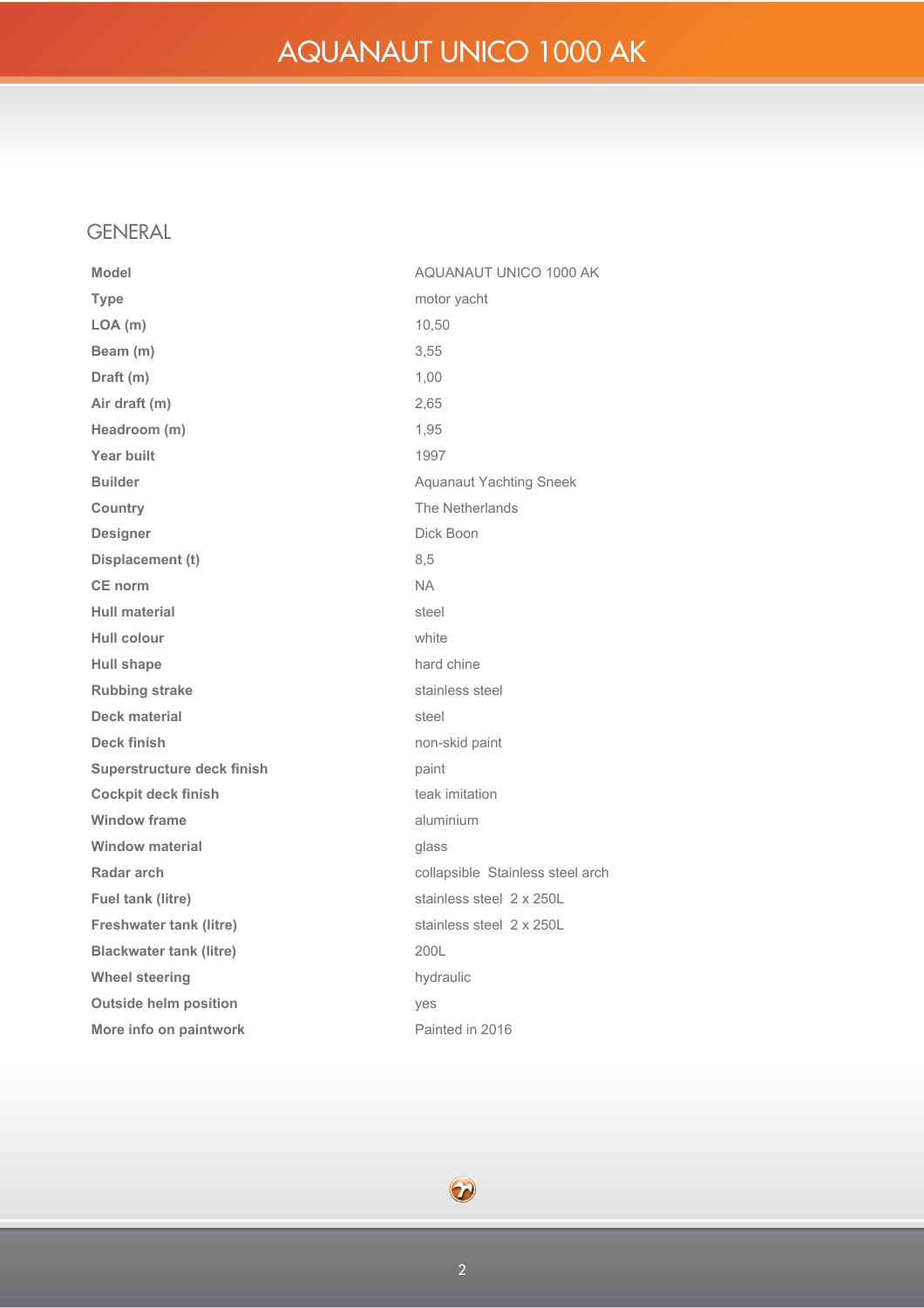## **ACCOMMODATION**

| Cabins                   | 1                             |
|--------------------------|-------------------------------|
| <b>Berths</b>            | $\overline{4}$                |
| Interior                 | ash cherry and ash            |
| Floor                    | carpet                        |
| <b>Heating</b>           | diesel ducted hot air Webasto |
| Opening door to aft deck | yes                           |
| Galley                   | yes                           |
| Countertop               | plastic                       |
| <b>Sink</b>              | stainless steel               |
| Cooker                   | calor gas 4 burner            |
| <b>Fridge</b>            | Coolmatic                     |
| <b>Hot water system</b>  | $220V + engine$               |
| Water pressure system    | electrical                    |
| Owners cabin             | French bed                    |
| Wardrobe                 | hanging and drawers           |
| <b>Toilet</b>            | shared                        |
| <b>Toilet system</b>     | manual                        |
| Wash basin               | at the toilet                 |
| <b>Shower</b>            | shared                        |

## **MACHINERY**

| No of engines | 1        |
|---------------|----------|
| <b>Make</b>   | Yanmar   |
| <b>Type</b>   | 4JH2-UTE |
| <b>HP</b>     | 100      |
| kW            | 73,50    |
| Fuel          | diesel   |

 $\odot$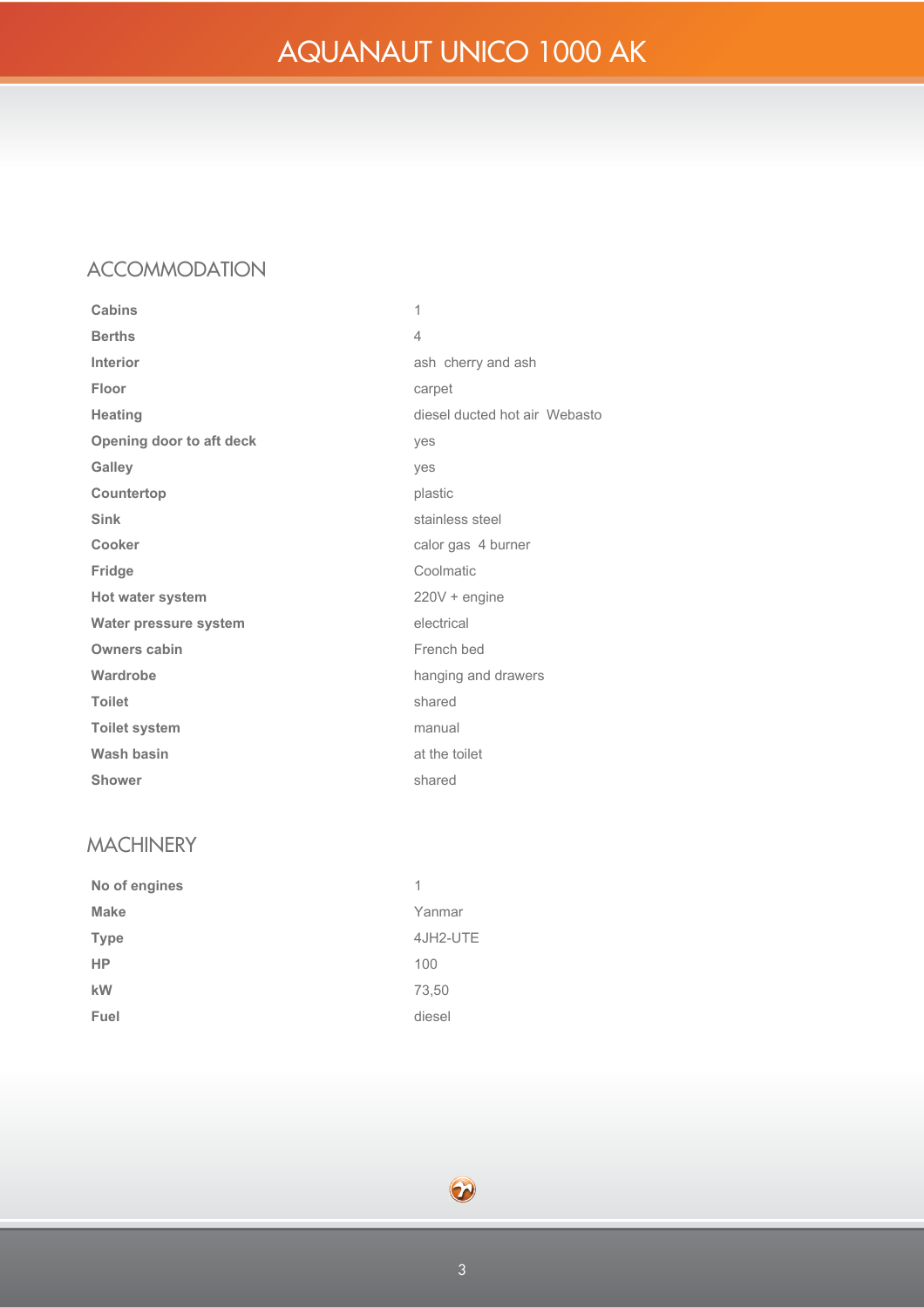**Engine cooling system freshwater heat exchanger**

**Engine controls bowden cable**

**Propeller shaft material stainless steel**

**Start battery 1 x 140 ah (2017) Service battery 2 x 140 ah (2017)**

**Electrical installation 12 / 220V**

**Mastervolt with** cable

**Gearbox hydraulic Blectric Vetus** 

| <b>Year installed</b>           | 1997          |
|---------------------------------|---------------|
| <b>Engine hours</b>             | 2773          |
| <b>Engine cooling system</b>    | freshy        |
| <b>Drive</b>                    | shaft         |
| <b>Engine controls</b>          | bowd          |
| <b>Gearbox</b>                  | hydra         |
| <b>Bowthruster</b>              | electr        |
| <b>Propeller type</b>           | fixed         |
| <b>Propeller shaft material</b> | stainl        |
| <b>Shaft lubrication</b>        | water         |
| <b>Electrical installation</b>  | 12/2          |
| <b>Start battery</b>            | $1 \times 14$ |
| <b>Service battery</b>          | $2 \times 14$ |
| <b>Battery charger</b>          | <b>Maste</b>  |
| <b>Shorepower</b>               | with c        |

## **NAVIGATION**

| <b>Electric compass</b>  | Autohelm                        |
|--------------------------|---------------------------------|
| Depth sounder/log        | Autohelm Tridata                |
| <b>VHF</b>               | Shipmate RS8300                 |
| Rudder angle indicator   | <b>VDO</b>                      |
| <b>GPS</b>               | Furuno GPS navigator            |
| <b>Plotter</b>           | Interphase Chart Master 169 CSI |
| <b>Navigation lights</b> | yes                             |

### **EQUIPMENT**

| Sprayhood               | ves             |
|-------------------------|-----------------|
| <b>Bathing platform</b> | ves             |
| <b>Boarding ladder</b>  | stainless steel |
| Anchor                  | ves             |

 $\odot$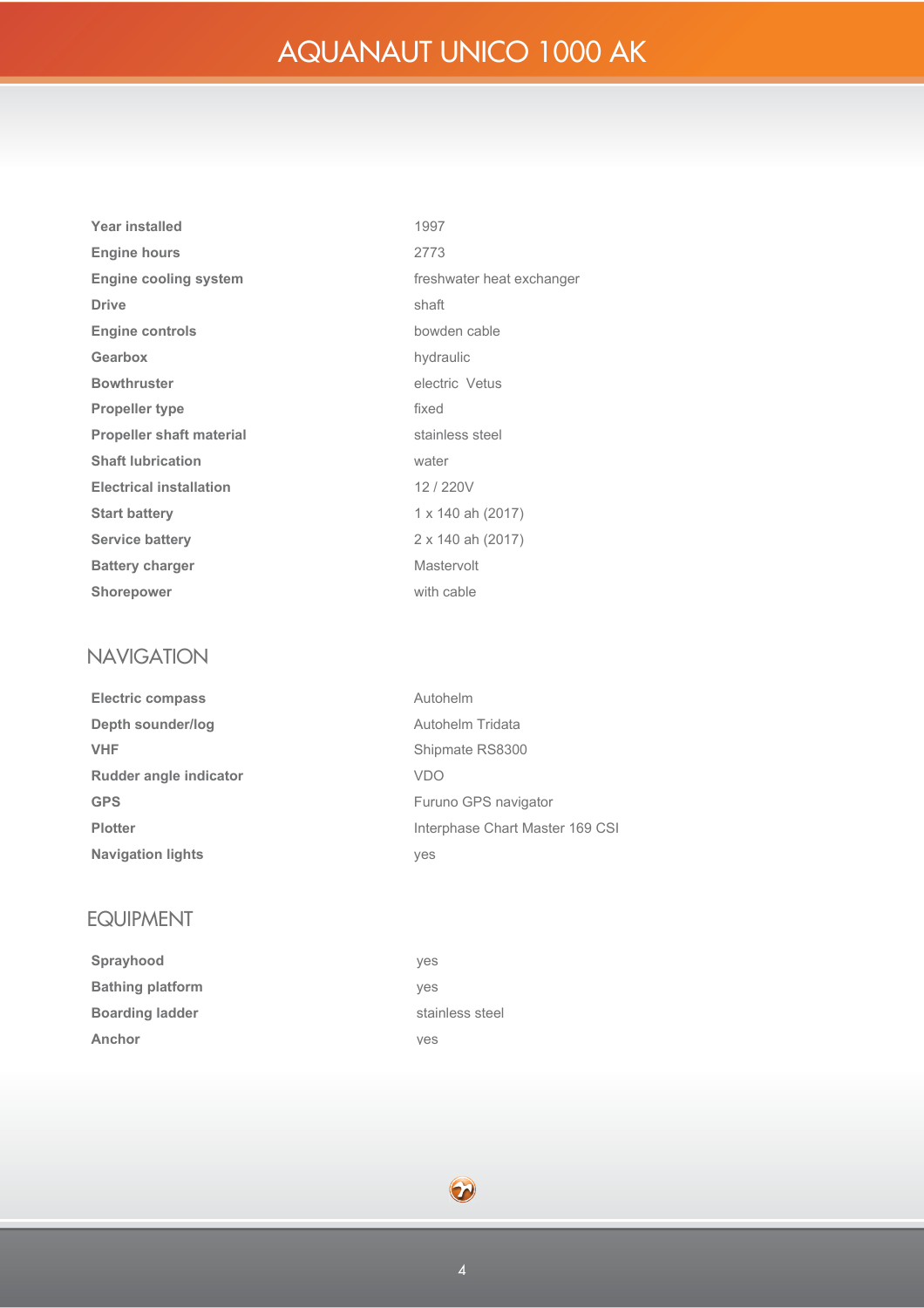| <b>Anchor chain</b>        | yes             |
|----------------------------|-----------------|
| <b>Windlass</b>            | manual          |
| <b>Davits</b>              | stainless steel |
| <b>Davits controls</b>     | manual          |
| Sea railing                | stainless steel |
| Grab rail (superstructure) | stainless steel |
| Wiper                      | yes             |
| Horn                       | yes             |
| <b>Fenders</b>             | yes             |
| <b>Mooring lines</b>       | yes             |
| Radio-cd player            | Medion          |

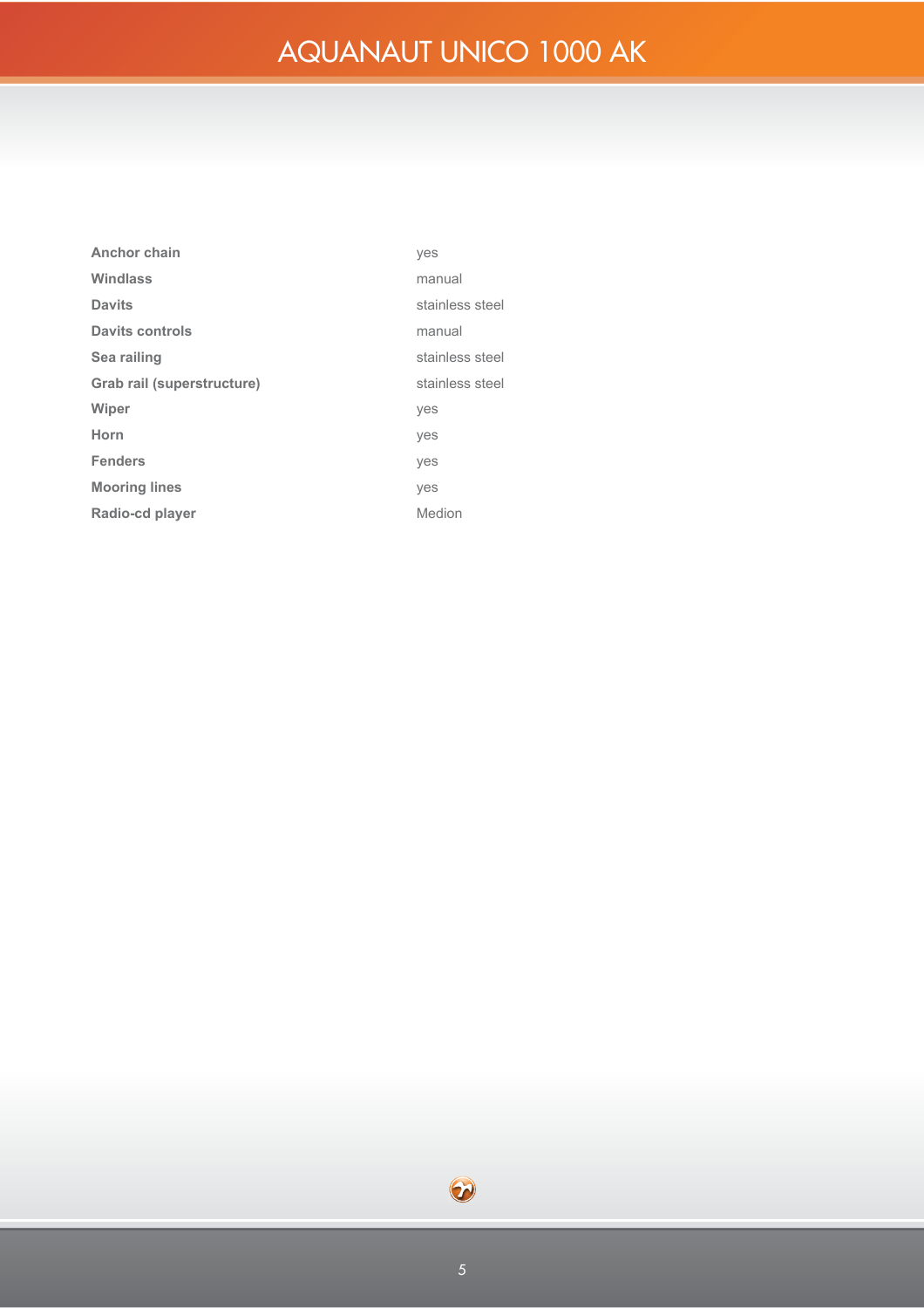$$48$1$8787.$  81, & 2 \$.



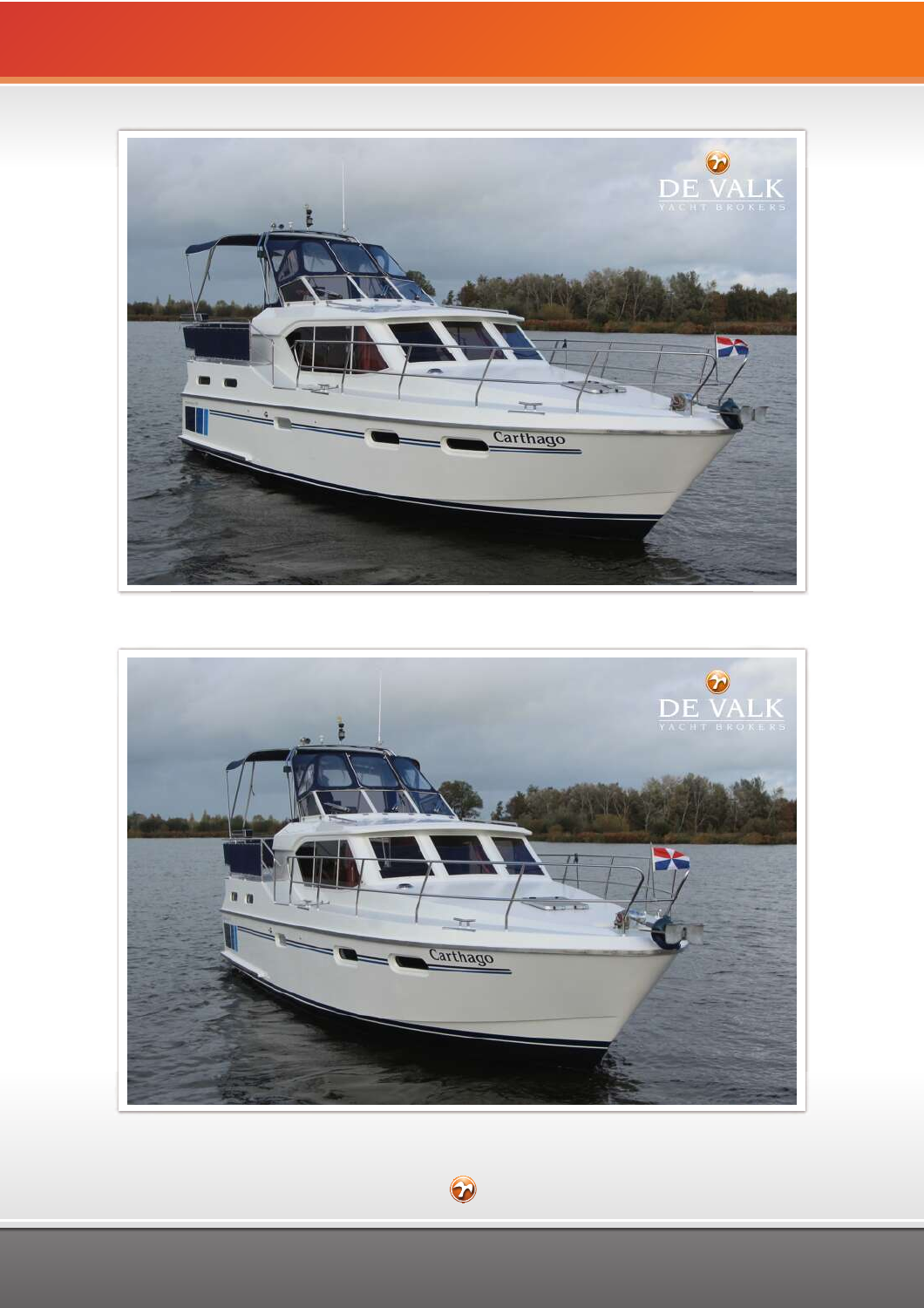| ---- |  |
|------|--|
|      |  |
|      |  |
|      |  |
|      |  |
|      |  |
|      |  |
|      |  |
|      |  |
|      |  |
|      |  |
|      |  |
|      |  |
|      |  |
|      |  |
|      |  |
|      |  |
|      |  |
|      |  |
|      |  |
|      |  |
|      |  |
|      |  |
|      |  |
|      |  |
|      |  |
|      |  |
|      |  |
|      |  |
|      |  |
|      |  |
|      |  |
|      |  |
|      |  |
|      |  |
|      |  |
|      |  |
|      |  |
|      |  |
|      |  |
|      |  |
|      |  |
|      |  |
|      |  |
|      |  |
|      |  |
|      |  |
|      |  |
|      |  |
|      |  |
|      |  |
|      |  |
|      |  |
|      |  |
|      |  |
|      |  |
|      |  |
|      |  |
|      |  |

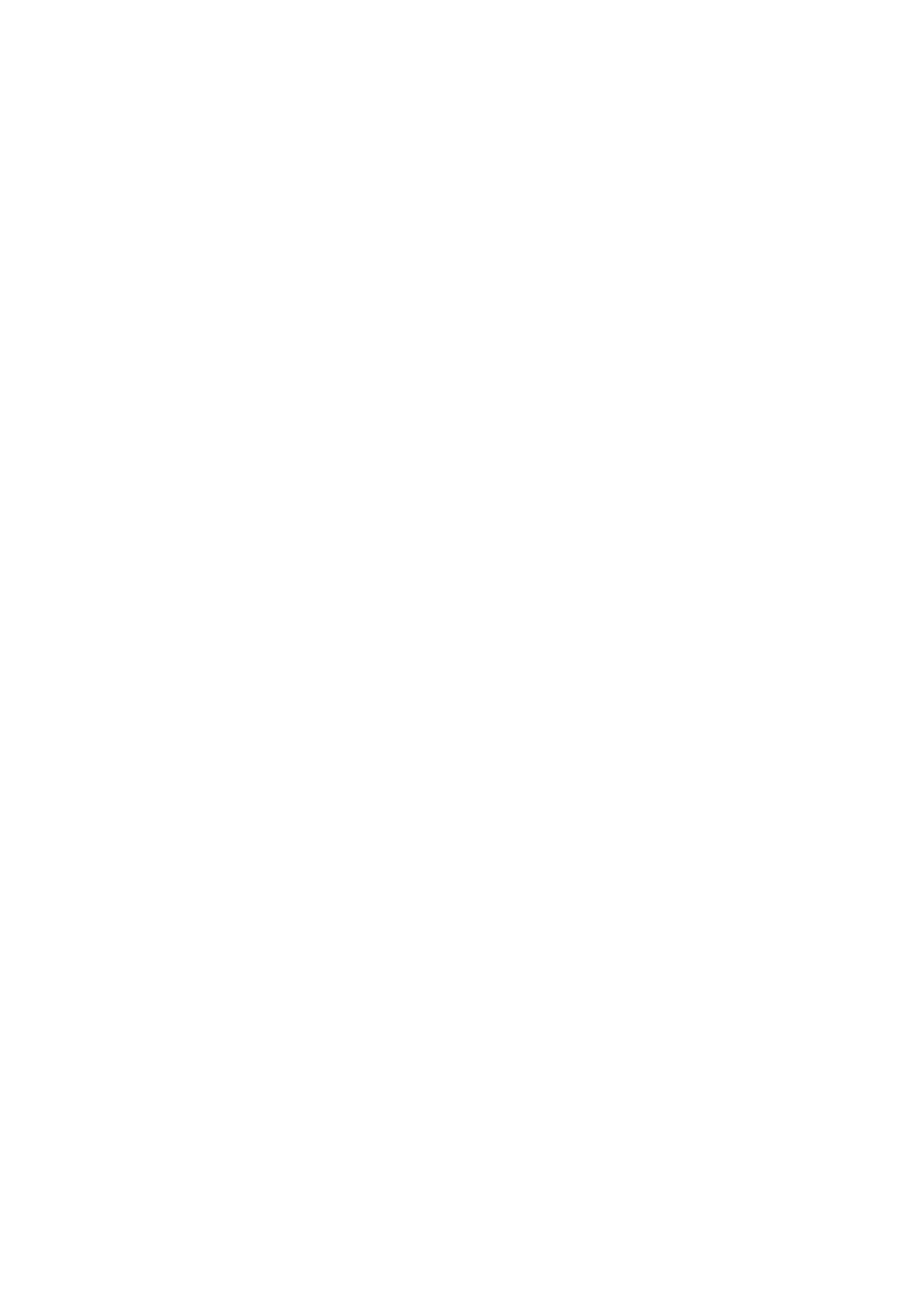| ---- |  |
|------|--|
|      |  |
|      |  |
|      |  |
|      |  |
|      |  |
|      |  |
|      |  |
|      |  |
|      |  |
|      |  |
|      |  |
|      |  |
|      |  |
|      |  |
|      |  |
|      |  |
|      |  |
|      |  |
|      |  |
|      |  |
|      |  |
|      |  |
|      |  |
|      |  |
|      |  |
|      |  |
|      |  |
|      |  |
|      |  |
|      |  |
|      |  |
|      |  |
|      |  |
|      |  |
|      |  |
|      |  |
|      |  |
|      |  |
|      |  |
|      |  |
|      |  |
|      |  |
|      |  |
|      |  |
|      |  |
|      |  |
|      |  |
|      |  |
|      |  |
|      |  |
|      |  |
|      |  |
|      |  |
|      |  |
|      |  |
|      |  |
|      |  |
|      |  |

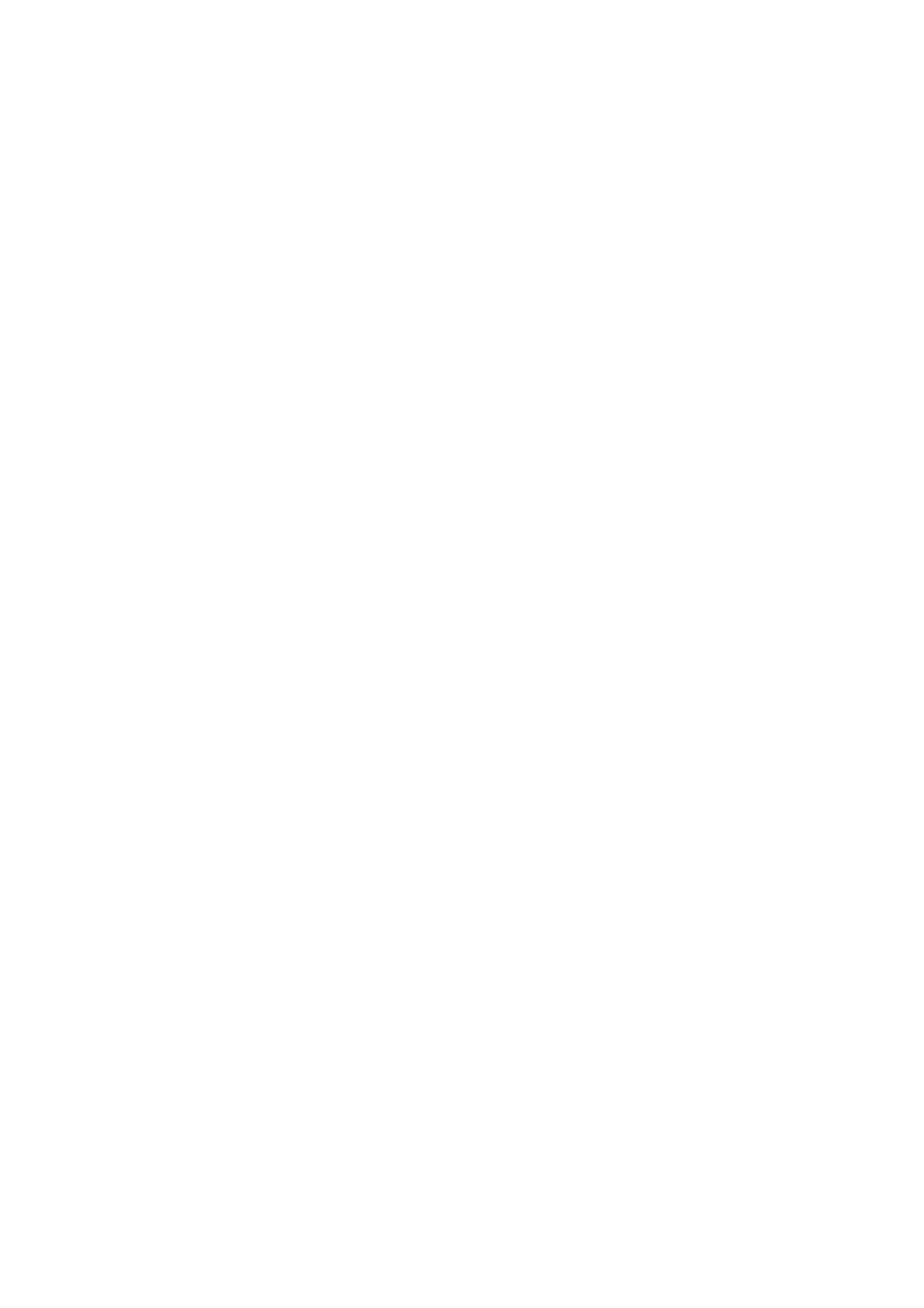| ---- |  |
|------|--|
|      |  |
|      |  |
|      |  |
|      |  |
|      |  |
|      |  |
|      |  |
|      |  |
|      |  |
|      |  |
|      |  |
|      |  |
|      |  |
|      |  |
|      |  |
|      |  |
|      |  |
|      |  |
|      |  |
|      |  |
|      |  |
|      |  |
|      |  |
|      |  |
|      |  |
|      |  |
|      |  |
|      |  |
|      |  |
|      |  |
|      |  |
|      |  |
|      |  |
|      |  |
|      |  |
|      |  |
|      |  |
|      |  |
|      |  |
|      |  |
|      |  |
|      |  |
|      |  |
|      |  |
|      |  |
|      |  |
|      |  |
|      |  |
|      |  |
|      |  |
|      |  |
|      |  |
|      |  |
|      |  |
|      |  |
|      |  |
|      |  |
|      |  |

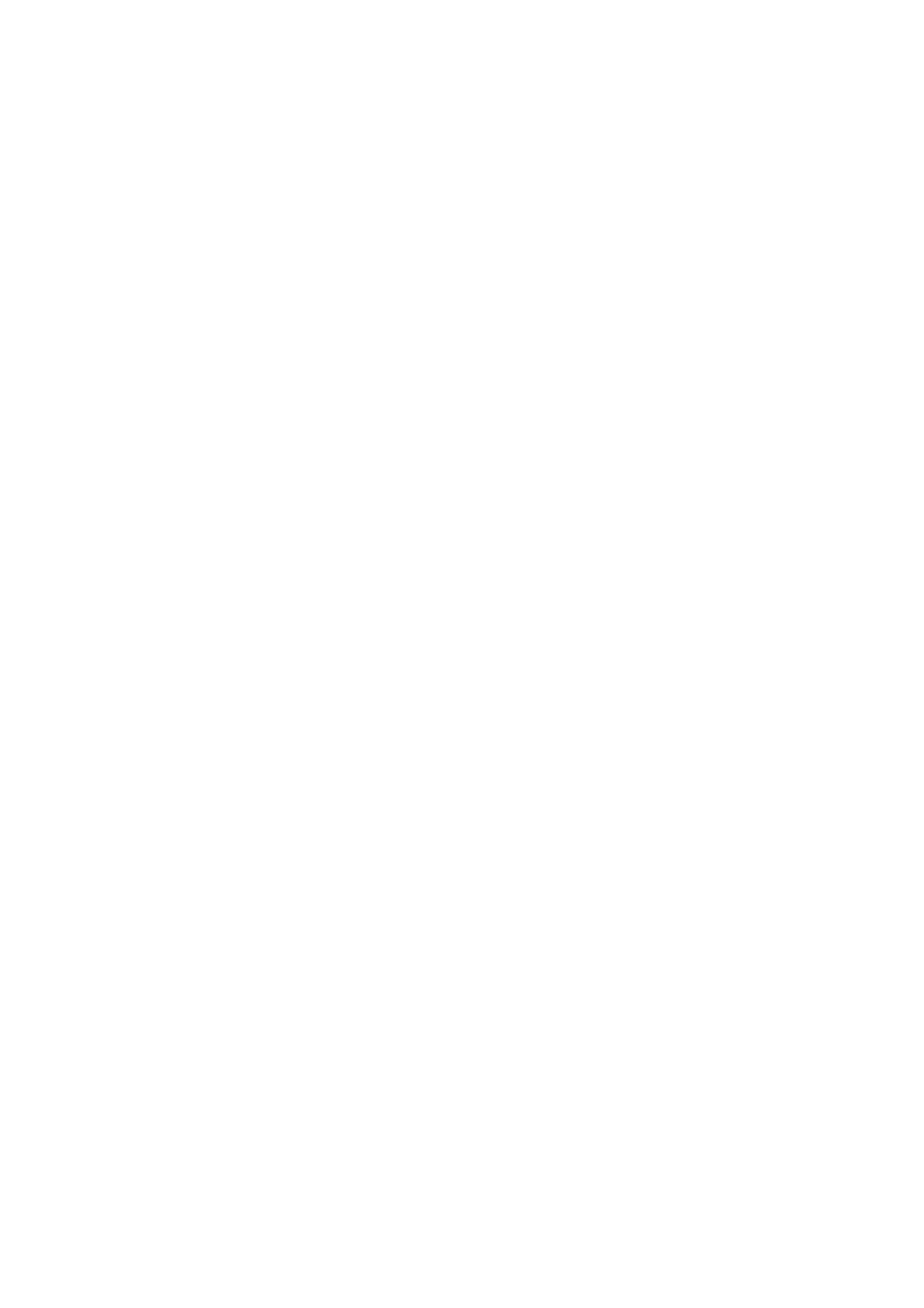| ---- |  |
|------|--|
|      |  |
|      |  |
|      |  |
|      |  |
|      |  |
|      |  |
|      |  |
|      |  |
|      |  |
|      |  |
|      |  |
|      |  |
|      |  |
|      |  |
|      |  |
|      |  |
|      |  |
|      |  |
|      |  |
|      |  |
|      |  |
|      |  |
|      |  |
|      |  |
|      |  |
|      |  |
|      |  |
|      |  |
|      |  |
|      |  |
|      |  |
|      |  |
|      |  |
|      |  |
|      |  |
|      |  |
|      |  |
|      |  |
|      |  |
|      |  |
|      |  |
|      |  |
|      |  |
|      |  |
|      |  |
|      |  |
|      |  |
|      |  |
|      |  |
|      |  |
|      |  |
|      |  |
|      |  |
|      |  |
|      |  |
|      |  |
|      |  |
|      |  |

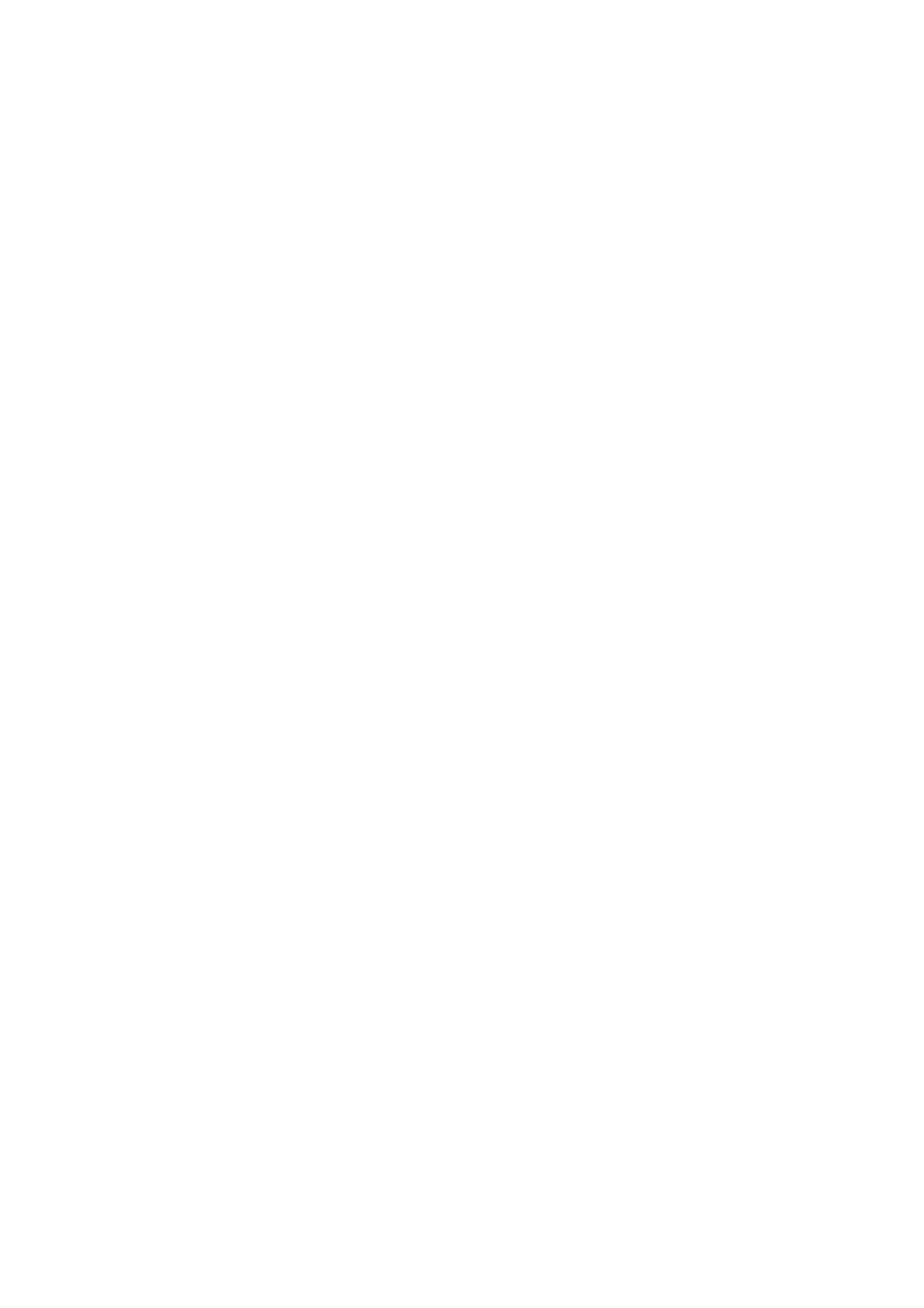| ---- |  |
|------|--|
|      |  |
|      |  |
|      |  |
|      |  |
|      |  |
|      |  |
|      |  |
|      |  |
|      |  |
|      |  |
|      |  |
|      |  |
|      |  |
|      |  |
|      |  |
|      |  |
|      |  |
|      |  |
|      |  |
|      |  |
|      |  |
|      |  |
|      |  |
|      |  |
|      |  |
|      |  |
|      |  |
|      |  |
|      |  |
|      |  |
|      |  |
|      |  |
|      |  |
|      |  |
|      |  |
|      |  |
|      |  |
|      |  |
|      |  |
|      |  |
|      |  |
|      |  |
|      |  |
|      |  |
|      |  |
|      |  |
|      |  |
|      |  |
|      |  |
|      |  |
|      |  |
|      |  |
|      |  |
|      |  |
|      |  |
|      |  |
|      |  |
|      |  |

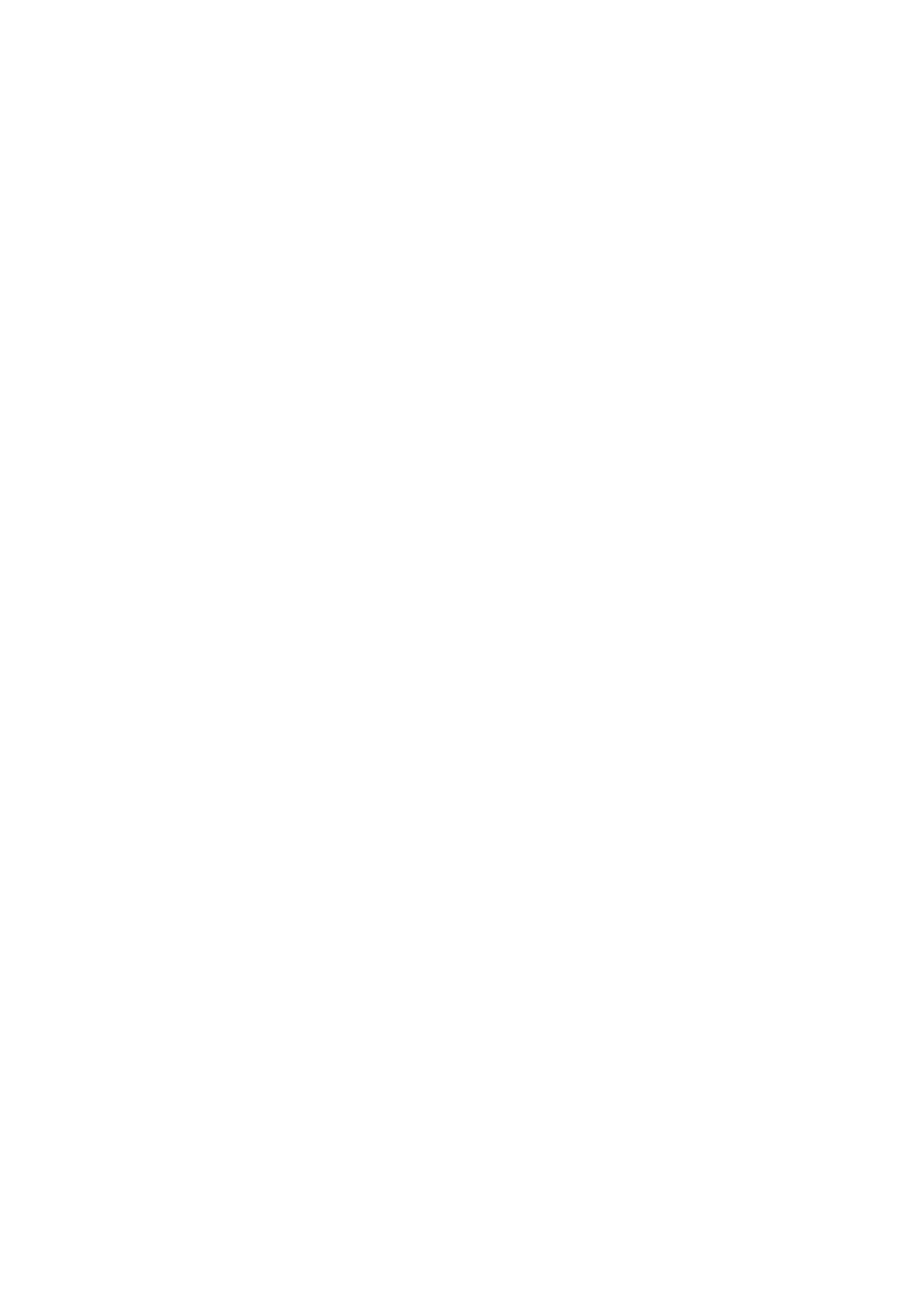| ---- |  |
|------|--|
|      |  |
|      |  |
|      |  |
|      |  |
|      |  |
|      |  |
|      |  |
|      |  |
|      |  |
|      |  |
|      |  |
|      |  |
|      |  |
|      |  |
|      |  |
|      |  |
|      |  |
|      |  |
|      |  |
|      |  |
|      |  |
|      |  |
|      |  |
|      |  |
|      |  |
|      |  |
|      |  |
|      |  |
|      |  |
|      |  |
|      |  |
|      |  |
|      |  |
|      |  |
|      |  |
|      |  |
|      |  |
|      |  |
|      |  |
|      |  |
|      |  |
|      |  |
|      |  |
|      |  |
|      |  |
|      |  |
|      |  |
|      |  |
|      |  |
|      |  |
|      |  |
|      |  |
|      |  |
|      |  |
|      |  |
|      |  |
|      |  |
|      |  |

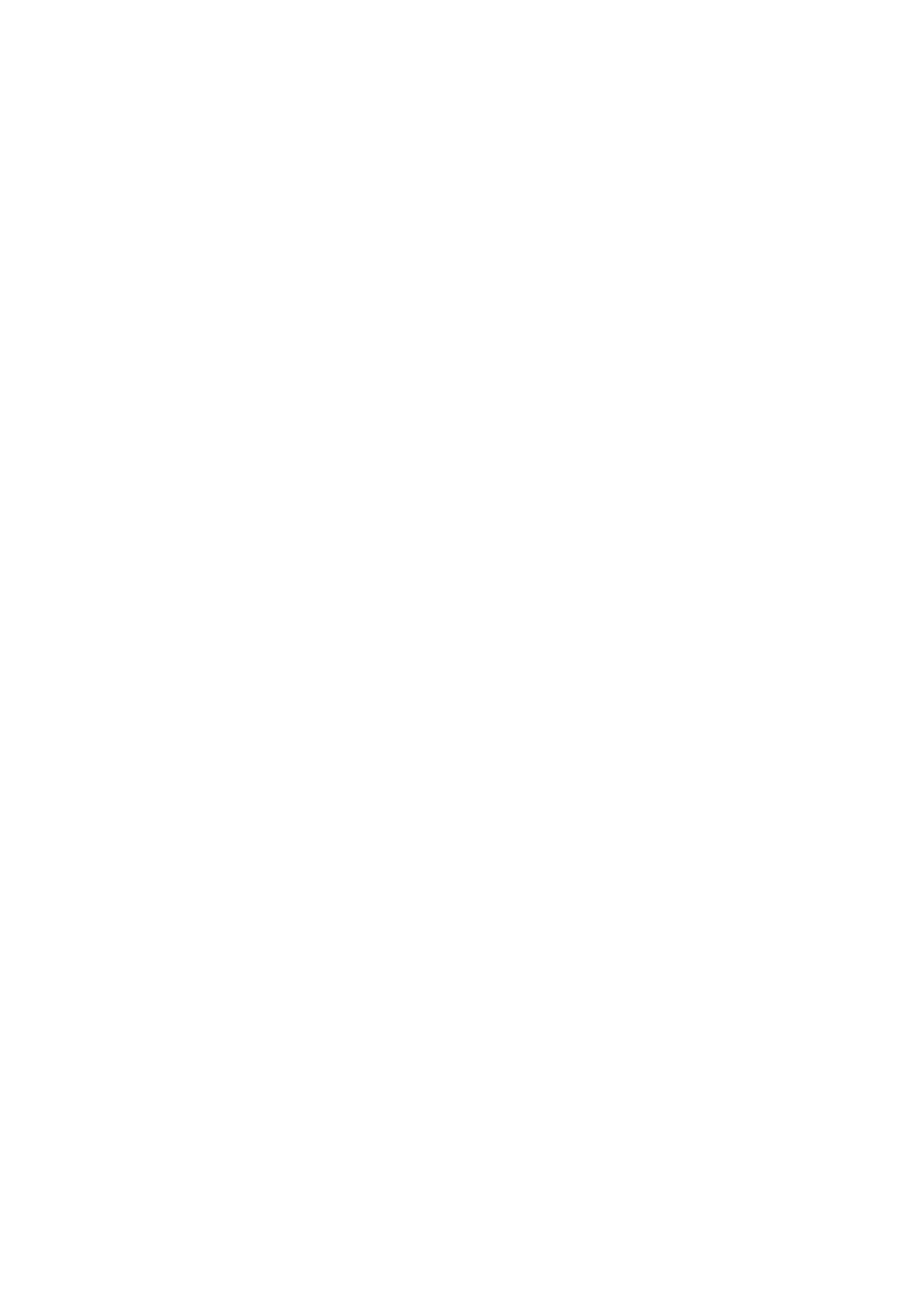| ---- |  |
|------|--|
|      |  |
|      |  |
|      |  |
|      |  |
|      |  |
|      |  |
|      |  |
|      |  |
|      |  |
|      |  |
|      |  |
|      |  |
|      |  |
|      |  |
|      |  |
|      |  |
|      |  |
|      |  |
|      |  |
|      |  |
|      |  |
|      |  |
|      |  |
|      |  |
|      |  |
|      |  |
|      |  |
|      |  |
|      |  |
|      |  |
|      |  |
|      |  |
|      |  |
|      |  |
|      |  |
|      |  |
|      |  |
|      |  |
|      |  |
|      |  |
|      |  |
|      |  |
|      |  |
|      |  |
|      |  |
|      |  |
|      |  |
|      |  |
|      |  |
|      |  |
|      |  |
|      |  |
|      |  |
|      |  |
|      |  |
|      |  |
|      |  |
|      |  |

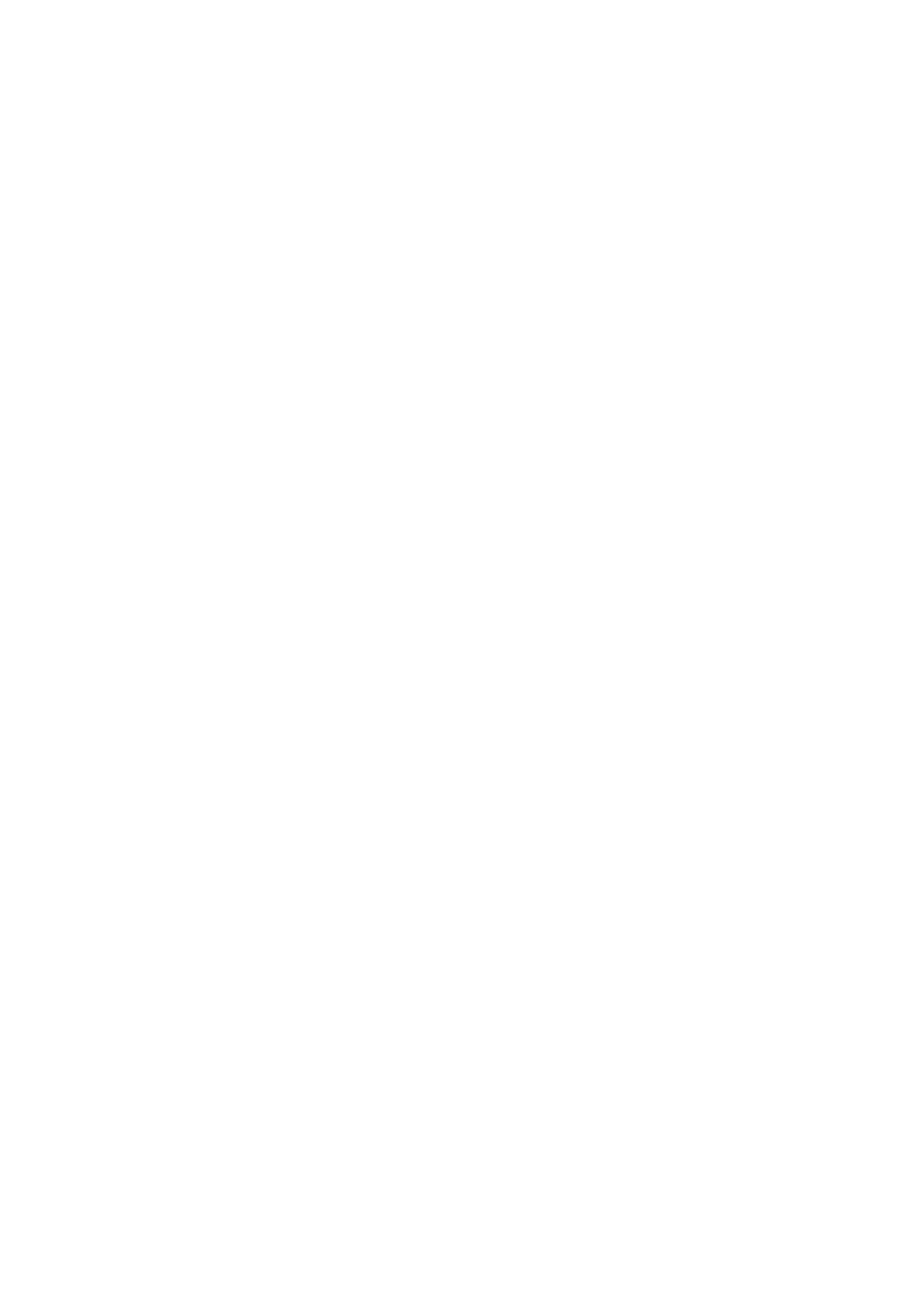| ---- |  |
|------|--|
|      |  |
|      |  |
|      |  |
|      |  |
|      |  |
|      |  |
|      |  |
|      |  |
|      |  |
|      |  |
|      |  |
|      |  |
|      |  |
|      |  |
|      |  |
|      |  |
|      |  |
|      |  |
|      |  |
|      |  |
|      |  |
|      |  |
|      |  |
|      |  |
|      |  |
|      |  |
|      |  |
|      |  |
|      |  |
|      |  |
|      |  |
|      |  |
|      |  |
|      |  |
|      |  |
|      |  |
|      |  |
|      |  |
|      |  |
|      |  |
|      |  |
|      |  |
|      |  |
|      |  |
|      |  |
|      |  |
|      |  |
|      |  |
|      |  |
|      |  |
|      |  |
|      |  |
|      |  |
|      |  |
|      |  |
|      |  |
|      |  |
|      |  |

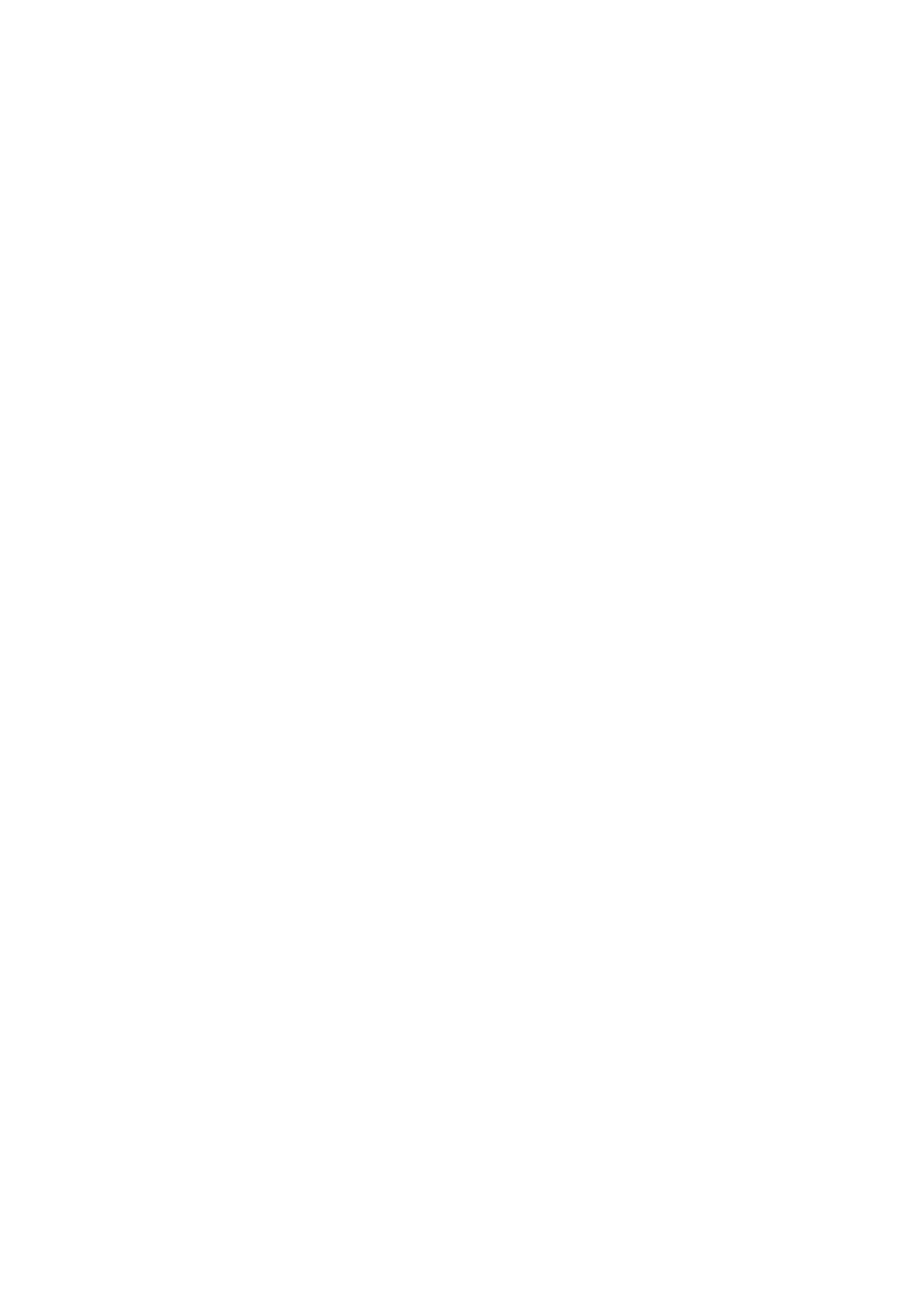| ---- |  |
|------|--|
|      |  |
|      |  |
|      |  |
|      |  |
|      |  |
|      |  |
|      |  |
|      |  |
|      |  |
|      |  |
|      |  |
|      |  |
|      |  |
|      |  |
|      |  |
|      |  |
|      |  |
|      |  |
|      |  |
|      |  |
|      |  |
|      |  |
|      |  |
|      |  |
|      |  |
|      |  |
|      |  |
|      |  |
|      |  |
|      |  |
|      |  |
|      |  |
|      |  |
|      |  |
|      |  |
|      |  |
|      |  |
|      |  |
|      |  |
|      |  |
|      |  |
|      |  |
|      |  |
|      |  |
|      |  |
|      |  |
|      |  |
|      |  |
|      |  |
|      |  |
|      |  |
|      |  |
|      |  |
|      |  |
|      |  |
|      |  |
|      |  |
|      |  |